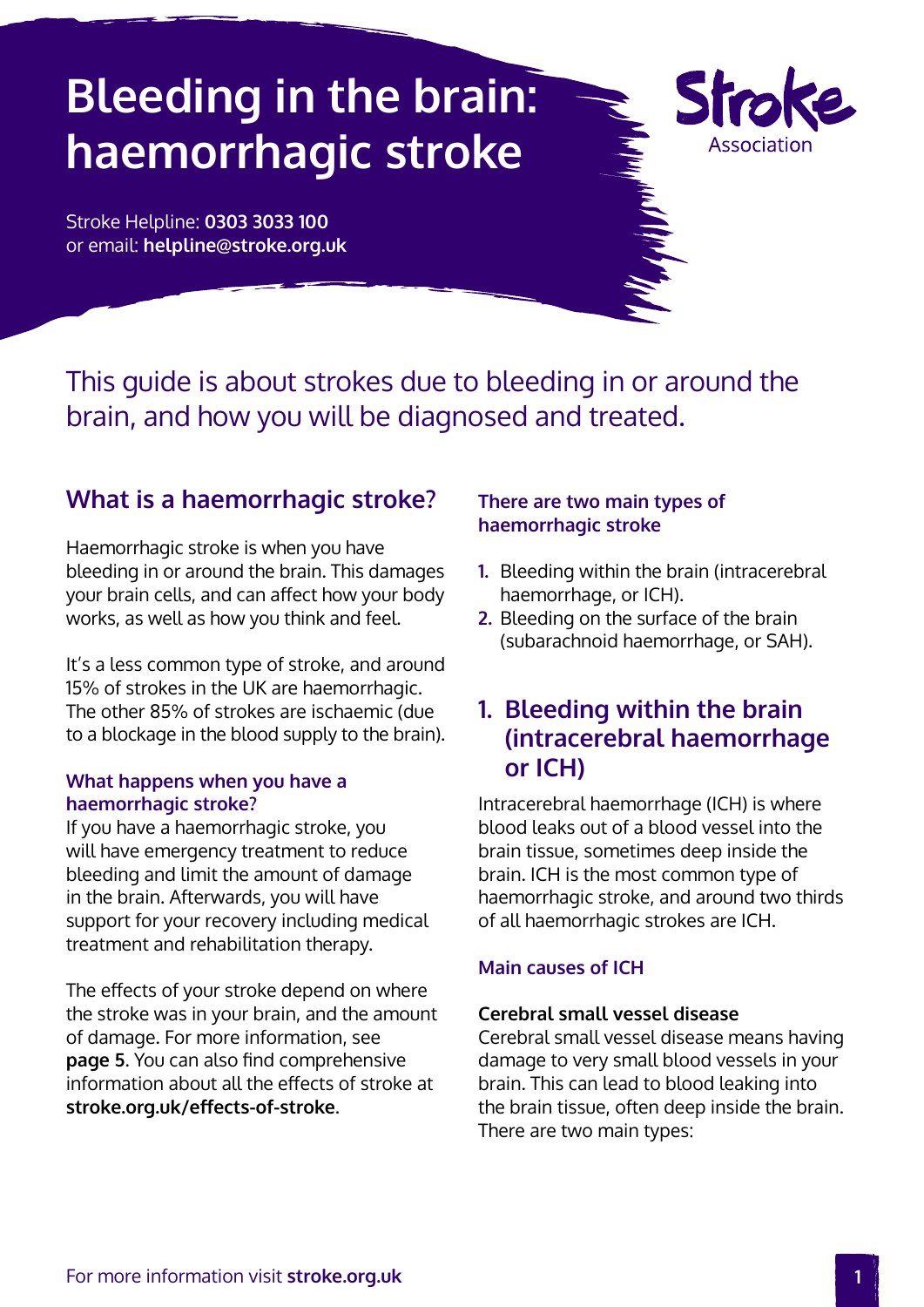### **• Small vessel disease due to high blood pressure**

High blood pressure (hypertension) is a main cause of small vessel disease in the brain. Over a long period, high blood pressure damages the blood vessels inside your brain, making them stiffen, and causing blockages.

Small areas of damage develop, which look like tiny scars on a brain scan. These damaged areas reduce the blood flow to your brain cells. This can affect your thinking ability and mood, and it's linked to cognitive decline and dementia. It also makes a haemorrhagic stroke more likely to happen.

**• Cerebral amyloid angiopathy (CAA)** This is a common type of small vessel disease where a protein called amyloid beta builds up inside the small blood vessels near the surface of the brain. This damages the blood vessels, making them more likely to bleed. This can cause a haemorrhagic stroke, and can also lead to microbleeds which don't always have obvious symptoms.

It's very common in people with dementia, but you can have CAA without having dementia. Although there aren't any direct treatments for CAA, controlling your blood pressure can help reduce the risk of bleeding in the brain.

### **Abnormal blood vessels in the brain**

Rare abnormalities in the blood vessels of the brain can sometimes cause ICH. These are known as vascular malformations, and they can include tangles of blood vessels or enlarged blood vessels. There are two main types:

**• Arteriovenous malformation (AVM)**  In an AVM, the blood vessels carrying blood to and from the brain grow together in a tangle, instead of linking to the full network of smaller blood vessels in the brain.

An AVM can reduce blood flow and compress the surrounding brain tissue. Inside the AVM, blood flows at high pressure into weak blood vessels, which can sometimes lead to bleeding.

**• Cavernous malformation, or cavernoma** A cavernoma is a cluster of enlarged blood vessels, often said to look like a raspberry. It is made up of a series of connected 'bubbles' or caverns, filled with blood. Often these don't cause any symptoms, but the blood vessel walls can be weak, making a bleed more likely.

### **2. Bleeding on the surface of the brain (subarachnoid haemorrhage or SAH)**

Subarachnoid haemorrhage (SAH) is where blood leaks out of a blood vessel on the surface of the brain, and gets into the protective layer of fluid surrounding the brain. This layer is known as the subarachnoid space.

SAH is the least common type of stroke, and around one in three of all haemorrhagic strokes are SAH (about one in 20 of all strokes).

**What is the subarachnoid space?** The brain is surrounded by a double layer of protective membranes, with cerebrospinal fluid in between. This layer of fluid is called the subarachnoid space, and it helps to cushion the brain from injury.

### **Main causes of SAH**

SAH is often due to a burst aneurysm. An aneurysm is a blood vessel that has ballooned out. The walls of an aneurysm are weak, and they sometimes burst, causing bleeding into the layer of fluid around the brain.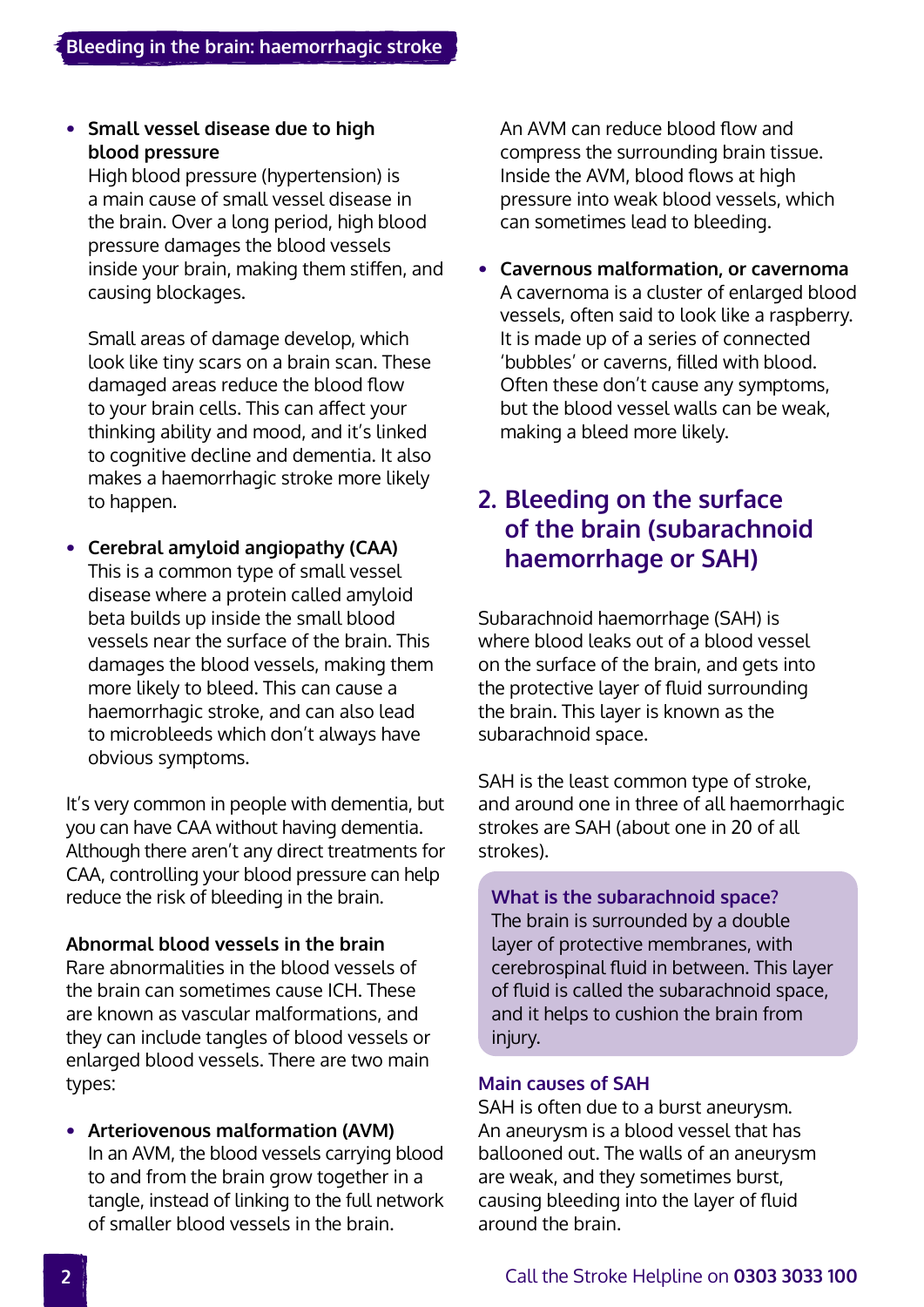### **Surgery to treat SAH**

Surgery for SAH aims to stop the bleeding by sealing the weak area of blood vessel. The procedure used depends on how big the aneurysm is, and where it's located in the brain. Your doctors will discuss the options with you and explain the likely recovery times. If it's an emergency procedure, they will use the method that works best for you and your stroke.

The main surgical procedures to repair a burst aneurysm are:

### **Coiling**

A fine tube (catheter) is inserted into an artery in the groin and carefully steered up to the aneurysm near the brain. X-rays are used to guide the tube. Tiny platinum coils are passed through the tube, and placed in the aneurysm. More coils are added until the aneurysm is sealed.

#### **Clipping**

Clipping involves removing a small flap of bone from the skull, and using a tiny titanium clip to seal the aneurysm. After the clip is in place, the piece of bone is replaced and the scalp is stitched together.

#### **Do all aneurysms need surgery?**

A brain aneurysm is usually only found after you have a stroke. However, it's possible to have a stable aneurysm that never causes a stroke. If you're diagnosed with an aneurysm and haven't had a stroke, or if more aneurysms are found after a stroke, you will be carefully assessed. If it's likely that the aneurysm could cause another stroke, you may be offered surgery.

To help reduce your stroke risk, you'll also be given treatment for high blood pressure, and advice on healthy lifestyle changes such as quitting smoking and losing weight.

#### **How does an aneurysm happen?**

An aneurysm can be present from birth, or it can develop later in life. Some of the causes include:

### **Autosomal dominant polycystic kidney disease (ADPKD)**

A kidney condition called autosomal dominant polycystic kidney disease (ADPKD) can also make someone more likely to have an aneurysm in the brain. Around one in every 20 people with ADPDK may develop an aneurysm.

#### **Body tissue disorders**

Some rare disorders affecting the connective tissues in your body can make you more likely to have a brain aneurysm. Connective tissues are part of the structure of blood vessels and other tissues like skin and tendons. Body tissue disorders include Ehlers-Danlos syndrome, and Marfan syndrome.

#### **Coarctation of the aorta**

If someone is born with narrowing of the main artery in their body (the aorta) it can make a brain aneurysm more likely to develop.

#### **Other risk factors**

Other things like smoking and high blood pressure can increase your chances of developing a brain aneurysm. See **[page 6](#page-5-0)**  'Who is at risk?'.

### **Diagnosing haemorrhagic stroke**

#### **Symptoms**

The most typical symptom of a haemorrhagic stroke is a sudden, severe headache, sometimes called a thunderclap headache. This is especially likely with a subarachnoid haemorrhage (SAH) but it can also happen with an intracerebral haemorrhage (ICH).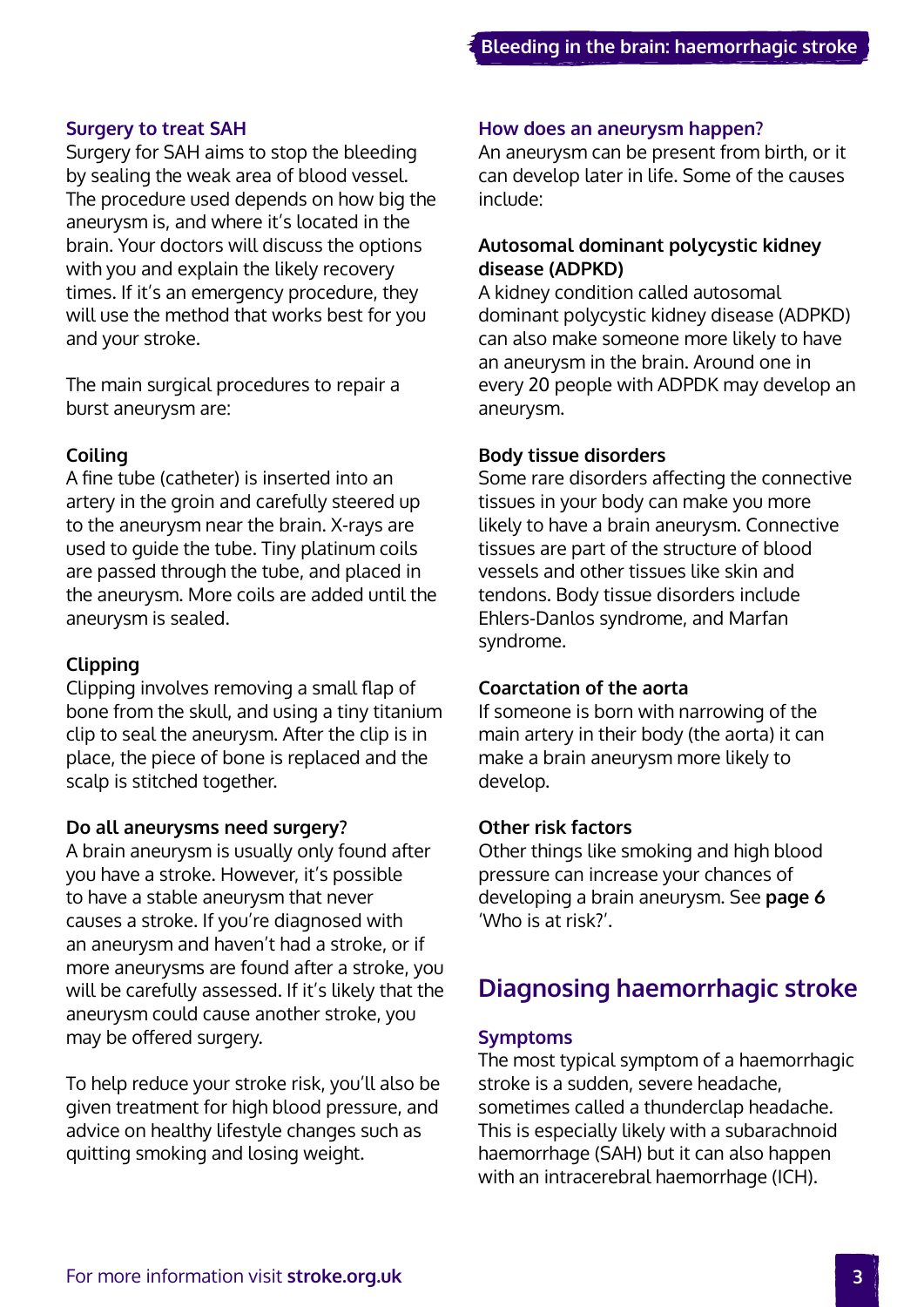Other common symptoms are a stiff neck, nausea and vomiting. You can also have any of the signs of stroke in the FAST test. See **[page 7](#page-6-0)** for more information.

### **Thunderclap headache**

People describe a thunderclap headache as the worst pain they have ever had, and like being hit on the head. If you or someone you know has a thunderclap headache, even if it goes away by itself or with painkillers, you should call 999.

### **Tests and checks for diagnosing stroke**

When someone is taken to hospital with a suspected stroke, a brain scan should be carried out urgently and if possible within one hour of arriving in hospital. The scan could be either a computed tomography (CT) or magnetic resonance imaging (MRI) scan. Scans can help doctors decide if you have had a stroke, and if you need other tests.

Other tests and checks for haemorrhagic stroke include:

- **•** Computed tomography (CT) scan: shows if there is bleeding in or around the brain.
- **•** Lumbar puncture: This looks for blood in the cerebrospinal fluid (the fluid around your brain and spinal cord), which can be a sign of bleeding around the brain (subarachnoid haemorrhage). The fluid is taken from your lower spine using a very thin needle, and it's done under local anaesthetic.
- **•** Digital subtraction angiogram or catheter angiogram: this uses X-rays to find the burst blood vessel. A fine tube called a catheter is put into an artery, usually in the groin. A liquid called a contrast, or dye, is injected into the blood to make the blood vessels show up on an X ray and find any bleeding.

## **Treating haemorrhagic stroke**

### **Medication**

After an SAH, the blood vessels in the brain can become narrowed, reducing the blood flow in the brain (vasospasm). This causes more stroke symptoms and can be very serious. Vasospasm can happen from around a day to three weeks after the stroke. To prevent it, you may be given a drug called nimodipine for about three weeks.

If you are taking warfarin (a blood-thinning medication), you may be given medication to reverse the effects.

If you have high blood pressure, you will be given medication to bring it down. You will be offered painkillers to help with the severe headache associated with an SAH.

### **Surgery**

As well as surgery to repair aneurysms, other procedures can sometimes be used to deal with the impact of haemorrhagic stroke on the brain.

### **Procedure to relieve pressure on the brain (craniotomy)**

Occasionally, pressure can build up inside the skull due to bleeding or swelling of the brain. A craniotomy is a surgical procedure where part of the skull is removed to reduce pressure on the brain, and allow the surgeon to repair damaged blood vessels.

### **Shunt surgery for hydrocephalus (excess fluid in the brain)**

A subarachnoid haemorrhage (SAH) can sometimes lead to a dangerous buildup of fluid around the brain, known as hydrocephalus. This happens when the flow of cerebrospinal fluid that normally surrounds the brain and spinal cord is disrupted. Symptoms include headache and vomiting, as well as other stroke-like symptoms.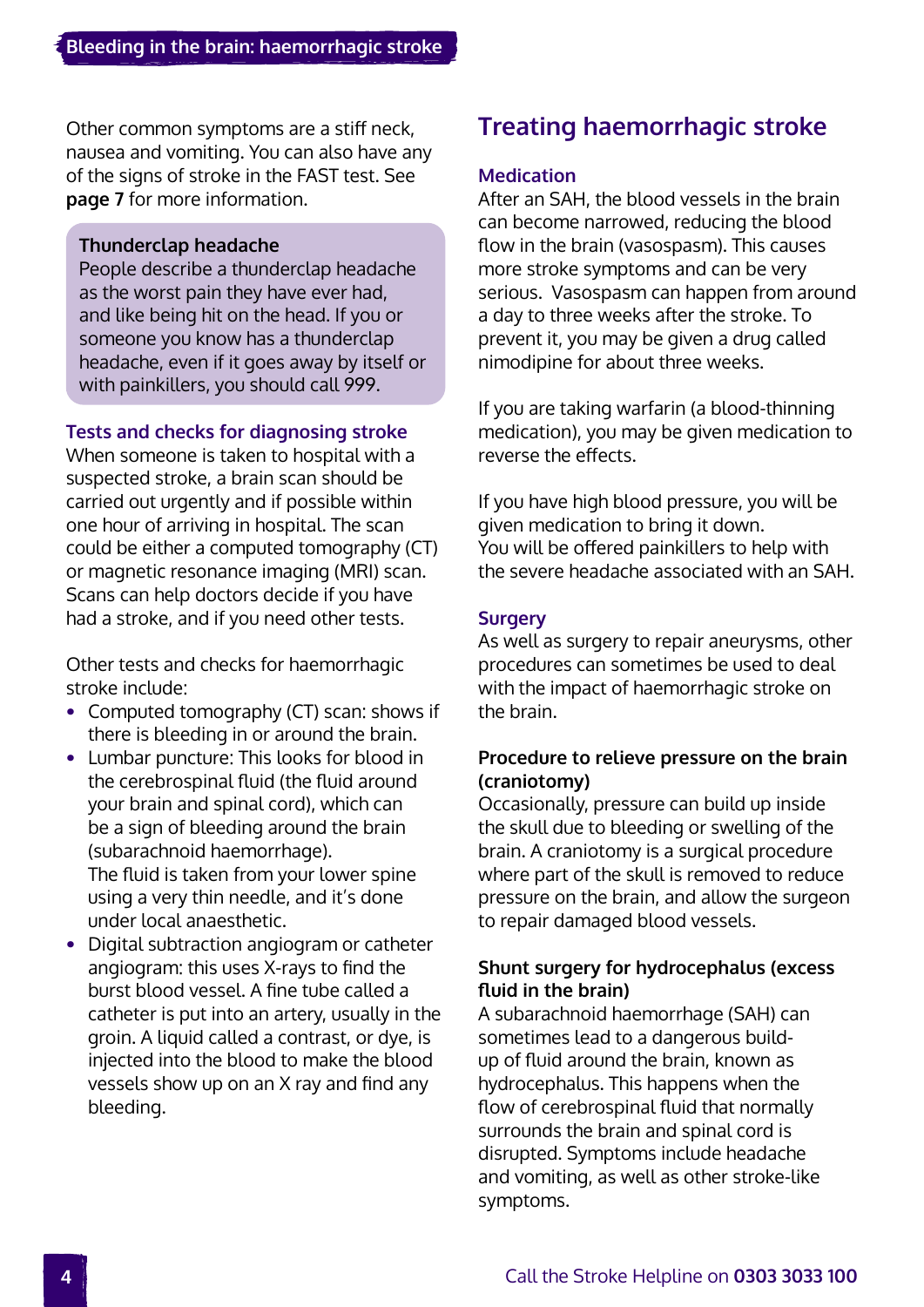<span id="page-4-0"></span>The main treatment for hydrocephalus is shunt surgery. A shunt is a thin tube implanted in the brain to drain the fluid away to another part of your body. There is a valve attached, which you can feel under the skin on your scalp.

#### **Seizures**

Some people have a seizure after a haemorrhagic stroke. Having a seizure doesn't mean you will go on to develop epilepsy. You will be assessed to help decide the best treatment for you, which might include epilepsy medication, depending on your age and your risk of developing epilepsy.

For more information about seizures and epilepsy after stroke visit **[stroke.org.uk/epilepsy](http://www.stroke.org.uk/epilepsy)**.

### **Headaches after haemorrhagic stroke**

While you are recovering from a haemorrhagic stroke or treatment such as surgery, you might have headaches which can often be treated with painkillers. Ask your GP or pharmacist for advice about what type of painkillers you can use.

Some people also report strange sensations in their brain after an SAH, like running water or a tickling feeling on their brain. These are quite common and usually pass in time.

If you have a very sudden, severe headache or a headache that doesn't go away, seek medical attention urgently.

Find more information about headaches after a stroke at **stroke.org.uk/headache**.

### **Recovering from a haemorrhagic stroke**

Everyone recovers differently. Some people recover fully, and other people will have health problems or a disability.

The fastest recovery takes place in the first few months. After that progress can be slower, but you can continue to improve for months or years after a stroke.

#### **How will my stroke affect me?**

The effects of a stroke are unique to each individual. A stroke can affect any part of your body, as well as your communication, emotions, and memory and thinking. The main effects of stroke include:

- **•** Movement and balance problems.
- **•** Communication problems.
- **•** Memory, concentration and thinking problems (cognition).
- **•** Problems being able to notice things to one side (spatial neglect).
- **•** Vision problems.
- **•** [Sw](https://www.stroke.org.uk/effects-of-stroke/physical-effects-of-stroke/swallowing-problems)allowing problems.
- **•** Bladder and bowel problems.
- **•** Fatigue.

Find out more about all the effects of stroke in our guide 'Next steps after a stroke' or visit **[stroke.org.uk/effects-of-stroke](http://www.stroke.org.uk/effects-of-stroke)**.

#### **Rehabilitation and recovery**

You should receive rehabilitation soon after your stroke. It may begin in hospital and should carry on at home if you need it.

During rehabilitation, the therapist assesses you, and designs treatment tailored to your needs. Depending on the type of therapy, you may have exercises to practise. You may work towards building up stamina, or learn new ways of doing things.

#### **Neuroplasticity**

Although brain cells that have been severely damaged or have died can't grow back, the brain can re-wire itself, allowing you to relearn things like walking, speech and swallowing. This is called neuroplasticity.

Neuroplasticity is the process that happens in the brain when you do rehabilitation therapy.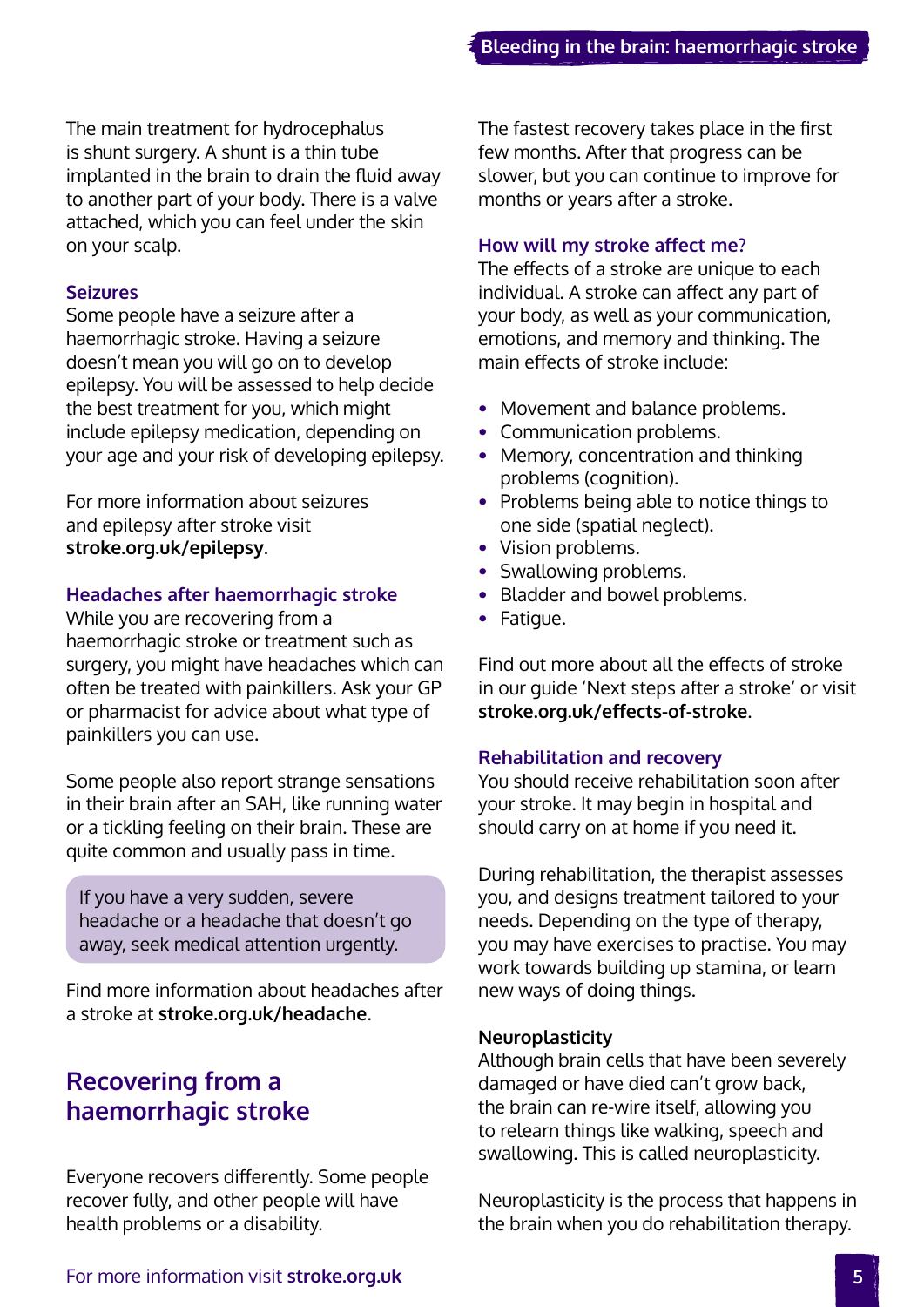<span id="page-5-0"></span>By repeating the therapy activities, your brain starts to form new connections, allowing you to improve.

### **Support after leaving hospital**

### **Hospital discharge**

When you are able to leave hospital, the discharge process should ensure that you get all the support you need including your medical treatment, rehabilitation therapy, care and equipment. You and your family will be involved in planning your discharge.

### **Post-stroke review**

Around six months after you leave hospital, you should get a review of your progress. This makes sure you are getting the right support if your needs have changed, including rehabilitation.

If a review does not take place, contact your GP.

### **Who is at risk of a haemorrhagic stroke?**

On top of the main causes of ICH and SAH, there are some things that can affect your risk of a haemorrhagic stroke.

### **Age**

- **•** Intracerebral haemorrhage (ICH) can happen at any age, but it is more common in people over the age of 70.
- **•** Subarachnoid haemorrhage can also happen to anyone, but it's more common in people between 45 and 70.

### **High blood pressure**

High blood pressure damages the blood vessels in your brain, and it can make them more likely to bleed. You may need blood pressure medication to reduce your risk of another stroke.

For more information visit **[stroke.org.uk/high-blood-pressure](http://www.stroke.org.uk/high-blood-pressure)**.

### **Blood-thinning medication**

Blood-thinning medication is often given to people who have had an ischaemic stroke (due to a blockage or clot), and people at risk of stroke due to a heart condition such as atrial fibrillation.

This medication gives you a higher risk of bleeding, including a greater risk of a bleed in the brain. If you have a haemorrhagic stroke while taking blood thinning medication, doctors will carefully assess you to decide if you should stop taking the medication or change to a different type.

If you're worried about side effects, speak to your GP or pharmacist. But don't stop taking medication without advice, as this can put you at risk of a stroke. For more information visit **[stroke.org.uk/blood-thinning](http://www.stroke.org.uk/blood-thinning)**.

### **Drinking large amounts of alcohol**

Regularly drinking more than the safe limits of alcohol can make you more likely to have high blood pressure, and increase your risk of a stroke. For more information visit **[stroke.org.uk/alcohol](http://www.stroke.org.uk/alcohol)**.

### **Illegal drugs**

Some illegal drugs such as cocaine, amphetamines and cannabis can raise the risk of a haemorrhagic stroke. If you or someone you know needs help and advice about drugs, you can get confidential advice from the FRANK helpline **0300 123 6600** or live chat on the website **[talktofrank.com](http://www.talktofrank.com)**.

### **Driving**

By law, you must not drive for a month after a stroke. You might need to tell the DVLA (or DVA in Northern Ireland) about your stroke. The rules about driving after a stroke are complex, so it's important to find out what you should do. For more information visit **stroke.org.uk/driving**.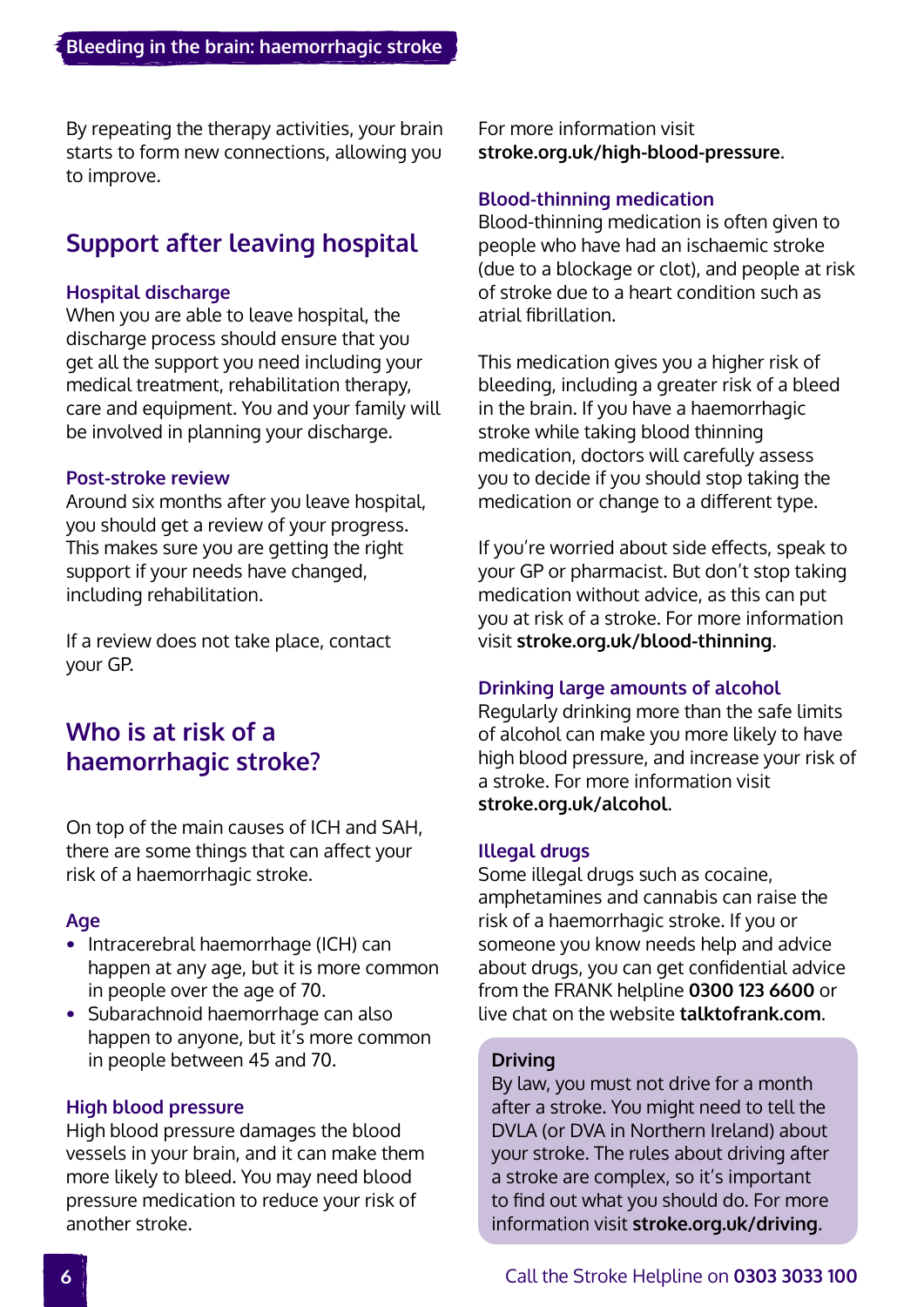### <span id="page-6-0"></span>**Spotting the signs of a stroke**

### **FAST test**



### **Face**

Can the person smile? Has their face fallen on one side?



### **Arms**

Can the person raise both arms and keep them there?

### **Speech**

Can the person speak clearly and understand what you say? Is their speech slurred?



### **Time**

If you see any of these three signs, it's time to call **999**.

As well as the specific symptoms for ICH and SAH such as headache or nausea, someone may have any of these main signs of a stroke.

The FAST test helps to spot the three most common symptoms of stroke. But there are other signs that you should always take seriously. These include:

- **•** Sudden weakness or numbness on one side of the body, including legs, hands or feet.
- **•** Difficulty finding words or speaking in clear sentences.
- **•** Sudden blurred vision or loss of sight in one or both eyes.
- **•** Sudden memory loss or confusion, and dizziness or a sudden fall.
- **•** A sudden, severe headache.
- **•** If you spot any of these signs of a stroke, don't wait. Call 999 straight away.

### **Where to get help and information**

### **From the Stroke Association**

### **Helpline**

Our Stroke Helpline offers information and support for anyone affected by stroke, including family, friends and carers.

Call us on **0303 3033 100**, from a textphone **18001 0303 3033 100** Email **helpline@stroke.org.uk**.

### **Read our information**

Get more information about stroke online at **stroke.org.uk**, or call the Helpline to ask for printed copies of our guides.

### **My Stroke Guide**

The Stroke Association's online tool My Stroke Guide gives you free access to trusted advice, information and support 24/7. My Stroke Guide connects you to our online community, to find out how others manage their recovery.

Log on to **mystrokeguide.com** today.

### **Other sources of help and information**

### **Blood Pressure UK**

Website: **[bloodpressureuk.org](https://www.bloodpressureuk.org/)** Helpline: **020 7882 6218**  Has a wide range of information on high blood pressure, treatments and lifestyle.

### **Brain & Spine Foundation**

### Website: **[brainandspine.org.uk](http://www.brainandspine.org.uk)**  Helpline: **0808 808 1000**

Provides detailed information about neurological conditions and risk factors, including subarachnoid haemorrhage and vascular malformations of the brain. Their helpline is staffed by specialist nurses.